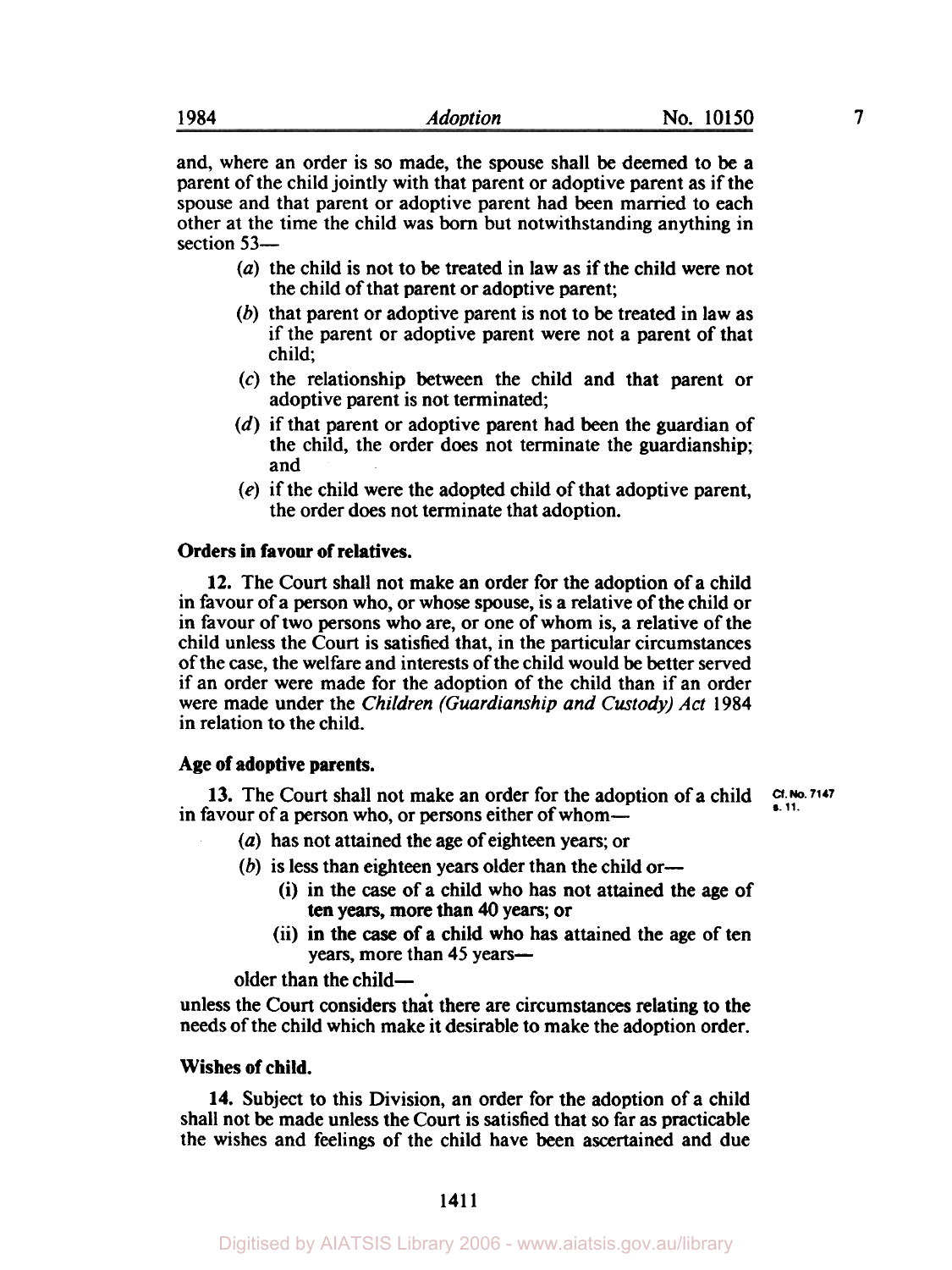consideration given to them, having regard to the age and understanding of the child.

## **Court to be satisfied as to certain matters.**

**15.** (1) The Court shall not make an order for the adoption of a child unless the Court has received a report in writing on behalf of the Director-General or the principal officer of an approved agency concerning the proposed adoption and, after considering the report and any other evidence before the Court, the Court is satisfied that-

- *(a)* the applicants satisfy the prescribed requirements relating to approval of applicants;
- $(b)$  the Director-General or principal officer has given consideration to any wishes expressed by a parent of the child in relation to the religion, race or ethnic background of the proposed adoptive parent or adoptive parents of the child;
- *(c)* the Director-General or principal officer has given consideration to any wishes expressed by a parent of the child after consent was given or dispensed with about access to or information about the child and any arrangements agreed between the parent and the proposed adoptive parents of the child for access to the child or for the giving of information about the child; and
- (d) the welfare and interests of the child will be promoted by the adoption.

(2) Subsection (1) does not apply in relation to an order under section 10 for the adoption of a child who has attained the age of eighteen years before the making of the order but the Court shall not make an adoption order in such a case unless it is satisfied that special circumstances make it desirable that the child should be adopted.

(3) **A** report on behalf of the Director-General or the principal officer of an approved agency may be made by the Director-General or principal officer or by **a** person authorized by the Director-General or principal officer in writing either generally or in any particular case.

## **Notice of application for adoption orders.**

**16.** (1) The Court shall not make an order for the adoption of a child unless the applicant or applicants for the adoption order has or have given notice of the application in accordance with the rules of the court-

- *(a)* to any person whose consent to the adoption of the child is required under section 33 but whose consent has not been given and has not been dispensed with under section 43;
- (b) to any person who is not a parent of the child but is a guardian of the child; and

**No. 7147. S. 12.** 

**No. 7147 a. 13.**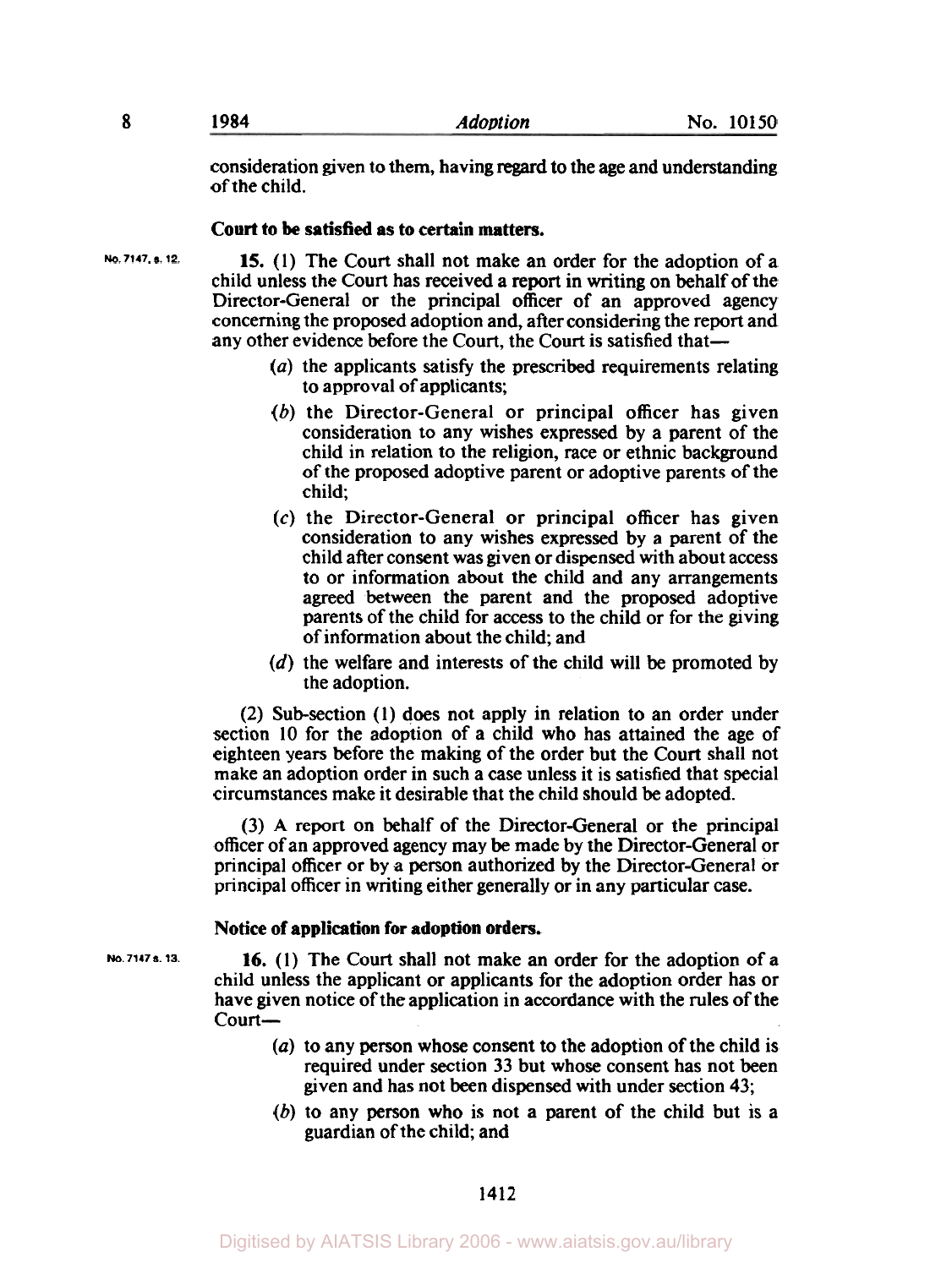*(c)* to any person (not being a person whose consent is **so**  required) with whom the child resides or who has the care or custody of the child.

(2) The Court may, upon application in writing, dispense with the giving of a notice under subsection **(1).** 

(3) Where it appears to the Court to be **necessary** in the interests of justice **so** to do, the Court may direct that notice of an application for an adoption order be given to any person.

## **Parties.**

**17.** Where an application is made to the Court for an order for the **No. 7147. s. 14.**  adoption of a child, the Court may permit such persons as the Court thinks fit to be joined as parties to the proceedings for the purpose of opposing the application or for the purpose of opposing an application to dispense with the consent of a person.

#### **Custody, &c, after refusal of an application for an adoption order.**

**18.** Subject to any order that may be made under Part VII. of the **No. 7147 s. 15.**  *Marriage Act* **1958** or under the *Children (Guardianship and Custody) Act* **1984,** where the Court refuses an application for an order for the adoption of a child, the Court may make such order for the care and control of the child or for the making of any further application under this Act as it thinks fit.

## **Discharge of adoption orders.**

**19. (1)** An eligible person may apply to the Court for an order discharging an order for the adoption of a child made under this Act or any corresponding previous enactment **on** the grounds-

- *(a)* that the adoption order or a consent for the purposes of the adoption order was obtained by fraud, duress or other improper means; or
- *(b)* that special circumstances exist why the adoption order should be discharged.
- $(2)$  In sub-section  $(1)$ 
	- *(a)* ''eligible person" **means** the adopted child to whom the adoption order relates, a natural parent of the adopted child, an adoptive parent of the adopted child, Director-General or the principal officer of the approved agency by which the adoption was arranged; and
	- *(b)* a reference to special circumstances includes a reference to an irretrievable breakdown of the relationship between the adoptive parents and the adopted person.

(3) Where an application is made under subsection ( **1** ), the Court shall, if satisfied that there may be grounds **on** which an order may be

**1413** 

**No. 7147. s. 16.**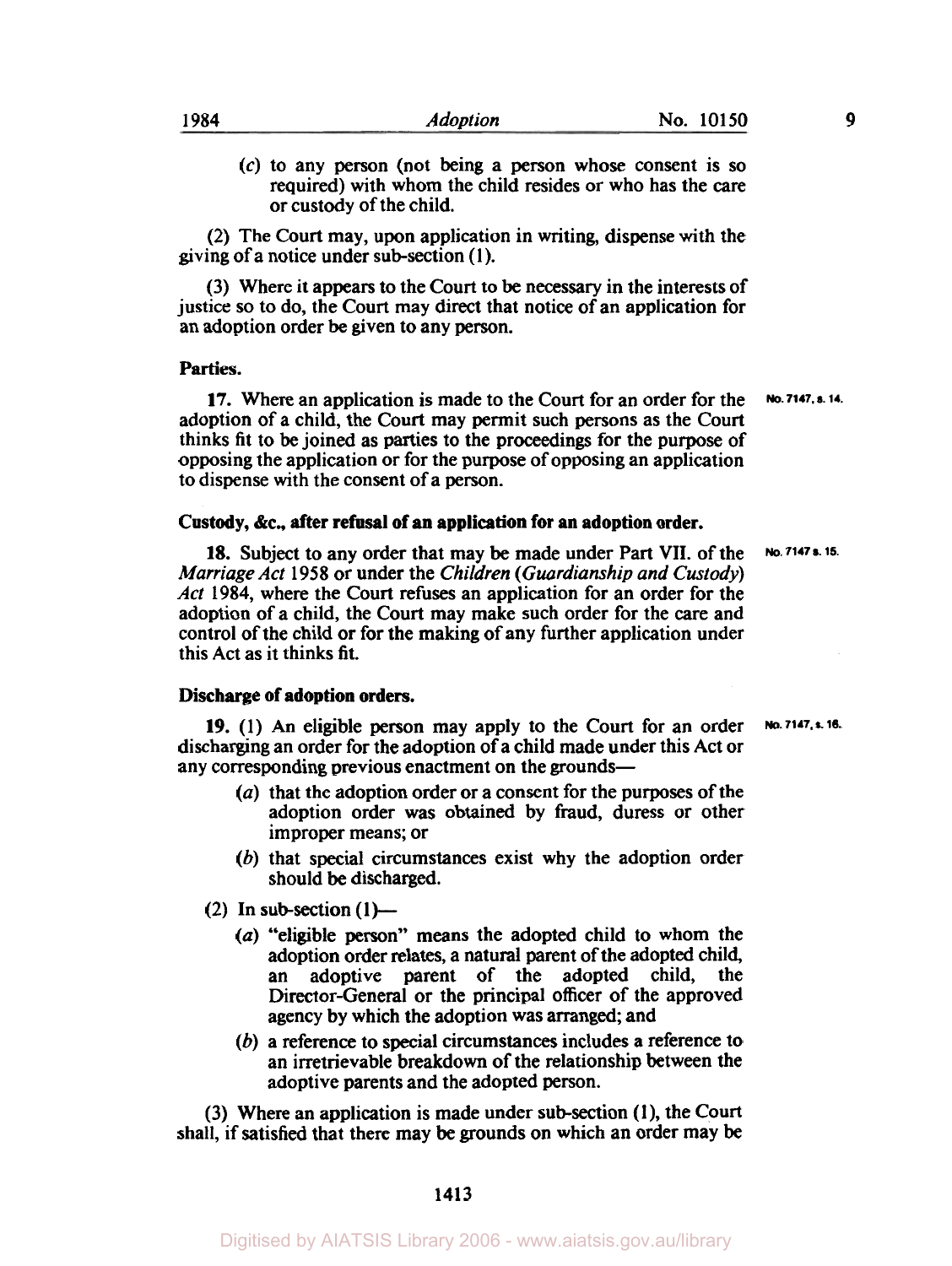made, direct that an investigation be made into the circumstances

under which the application is made. **(4)** An investigation under subsection (3) shall be made by the

Director-General and, where the Court *so* directs, by a person nominated by the Secretary to the **Law** Department.

*(5)* The Court shall, after consideration of a report of an investigation carried out under sub-section (3), if it is satisfied that the adoption order should be discharged, make an order for the discharge of the adoption.

(6) Where the Court makes an order discharging an adoption order, then, unless the Court otherwise orders, any consent given under this Act for the purposes of the adoption of the child ceases to have effect.

(7) Where the Court makes an order under this section, it may, at the same time or subsequently, make such consequential or ancillary orders as it thinks necessary in the interests of justice or the welfare and interests of the child, including orders relating to-

- (a) the name of the child;
- (b) the ownership of property;
- (c) the custody or guardianship of the child; or
- **(d)** the domicile of the child.

(8) Upon the making of an order under this section discharging an order for the adoption of a child, but subject to any order made under subsection (7) and to section **53** (2), the rights, privileges, duties, liabilities and relationships of the child and of all other persons shall be the same as if the adoption order had not been made, but without prejudice to-

- (a) anything lawfully done;
- (b) the consequences of anything unlawfully done; or
- (c) any proprietary right or interest that became vested in any person-

whilst the adoption order was in force.

#### **Division 2-Arrangement of Adoptions**

### **Adoptions may be arranged by Director-General or by approved agency.**

**No.7147. S. 17.** 

20. **(1)** For the purposes of this Act, arrangements or negotiations for or towards or with a view to the making of an adoption in favour of any person or persons may be made by or on behalf of the Director-General or by or on behalf of an approved agency.

(2) Arrangements or negotiations referred to in subsection **(1)** may **be** made by any person authorized in writing for any specified purpose or purposes, either generally or in any particular case, by the Director-General or the principal officer of the approved agency.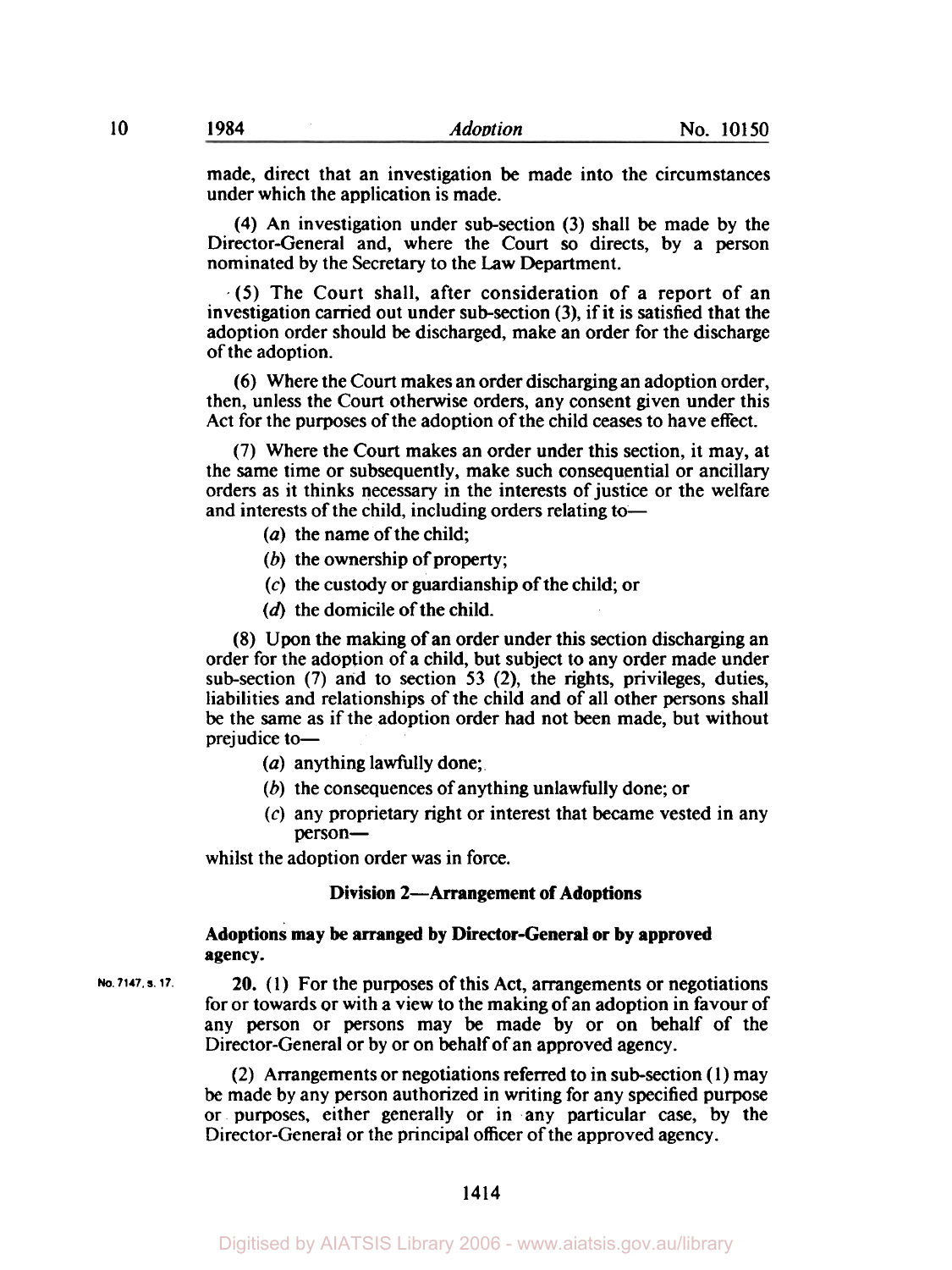| 1984 | Adoption | No. 10150 |
|------|----------|-----------|
|      |          |           |

 $11$ 

(3) Except as otherwise provided in this Act, an order shall not be made for the adoption of a child unless arrangements or negotiations for or towards or with a view to the adoption of the child have been made by or on behalf of the Director-General or by or on behalf of an approved agency.

## **Application for approval of adoption agency.**

**21. (1)** Any welfare organization carrying on, or desiring to carry on, the activity of conducting negotiations or making arrangements with a view to the adoption of children may apply in writing to the Director-General for approval as an approved agency. **No. 7147. s. 18.** 

(2) An application under this section shall contain such information relating to the organization as is prescribed and shall nominate a person to be the principal officer and may nominate a person to be the deputy principal officer of the organization for the purposes of this Act.

(3) Where the Director-General receives an application under this section, the Director-General shall publish notice of the application in the *Government Gazette.* 

**(4)** For the purposes of this section "welfare organization" means an organization, corporate or unincorporate, formed or carried on primarily or principally for religious, charitable, benevolent, philanthropic or welfare purposes, but does not include an organization formed or carried on for the purpose of trading or securing a pecuniary profit to its members.

## **Director-General may grant or refuse application.**

**22.** The Director-General may, as the Director-General thinks fit, grant or refuse an application under section 21 and in particular, without in any way limiting the generality of the foregoing, may refuse any application if it appears to the Director-General that the applicant is not a welfare organization within the meaning of section 21 or is not suited to carrying on the activity of making arrangements with a view to the adoption of children, having regard to all relevant considerations, including the qualifications, experience, character and number of the persons taking part, or proposing to take part, in the management or control of the organization, or engaged or proposed to be engaged, on behalf of the organization, in the making of arrangements with a view to the adoption of children. **No. 7147. s. 19.** 

#### **Authorized agencies-non-citizen children.**

**23.** The Director-General may authorize an approved agency, whether at the time the Director-General grants or renews the application for approval under section 21 or 26 or at any other time, to make arrangements with prescribed persons or prescribed organizations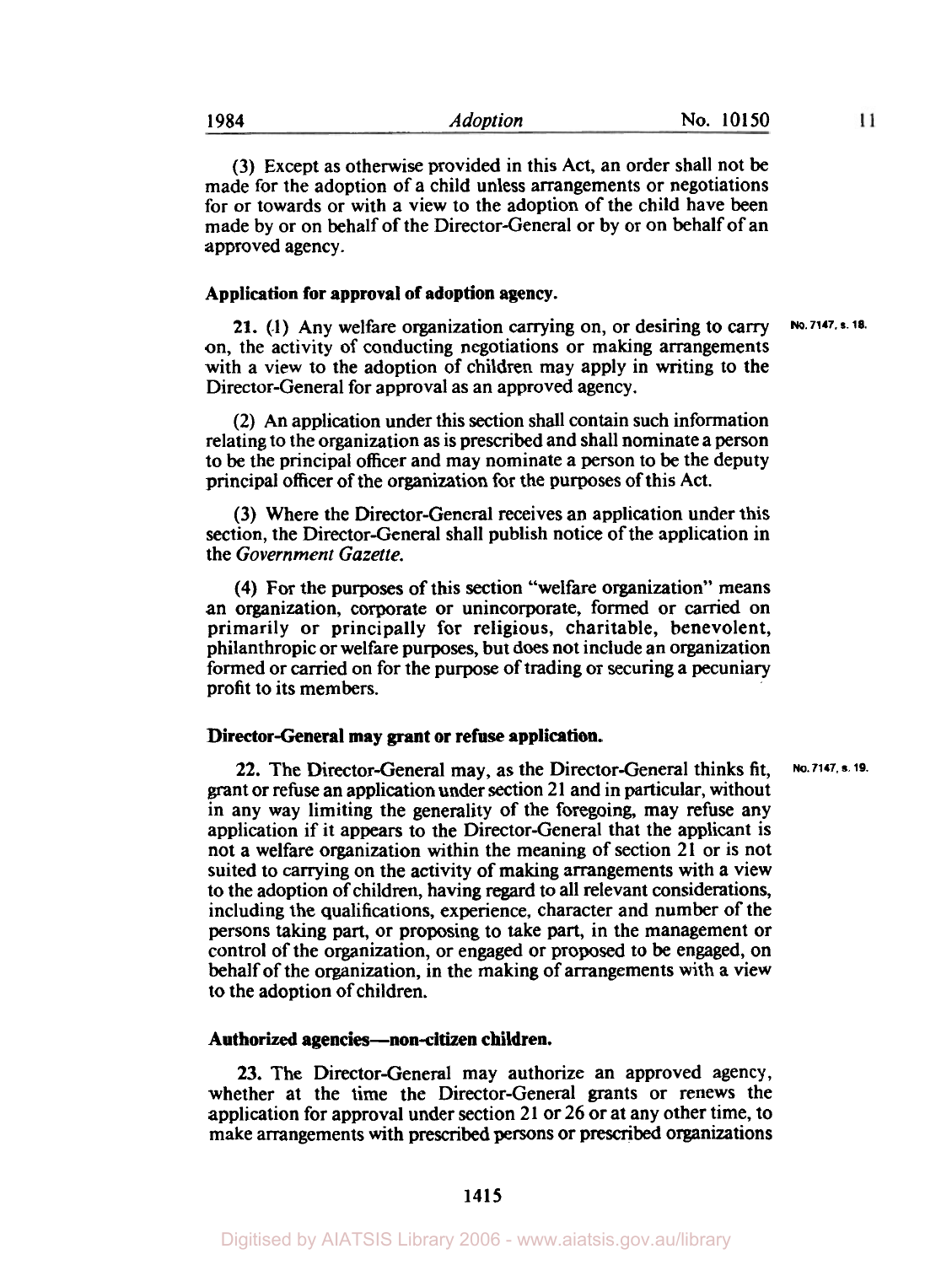in places outside Australia for the adoption in Victoria of non-citizen children.

#### **Revocation or suspension of approval.**

**No. 7147. s. 20.** 

**24. (1)** The Director-General may at any time by notice in writing served personally or by certified mail on the principal officer of an approved agency revoke or suspend for a specified period the approval of the agency under this Division or the authority of the agency under section 23-

- *(a)* at the request of the approved agency concerned;
- (b) in the *case* of a revocation or suspension of approval under section **22,** on the ground that the approved agency is no longer a suitable organization to **carry** on the activity of conducting negotiations or making arrangements with a view to the adoption of children, having regard to all relevant considerations including the matters referred to in section **22;**
- (c) in the case of revocation or suspension of authority under section **23,** on the ground that the approved agency is no longer a suitable organization to make arrangements with prescribed persons or prescribed organizations in places outside Australia for the adoption in Victoria of non-citizen children; or
- *(d)* on the ground that the approved agency has contravened, or failed to comply with, a provision of this Act or the regulations that is applicable to it.

**(2)** Where the approval of a welfare organization as an approved agency is suspended, the organization shall not commence or continue arrangements or negotiations for an adoption under this Act.

## **Period of approval of agency.**

**25.** The approval of a welfare organization as an approved agency under section **22** or renewal of such an approval under section 26 has effect for three years or, where a longer period is prescribed, that longer period, unless sooner revoked under this Part.

## **Renewal of approval.**

**26. (1)** An approved agency may apply in writing to the Director-General for renewal of approval as an adoption agency.

(2) Where the Director-General receives an application under sub-section (1), the Director-General shall publish notice of the application in the *Government Gazette.* 

(3) The Director-General may, as the Director-General thinks fit, grant or refuse an application under subsection **(1)** as if it were an application under section **2** 1.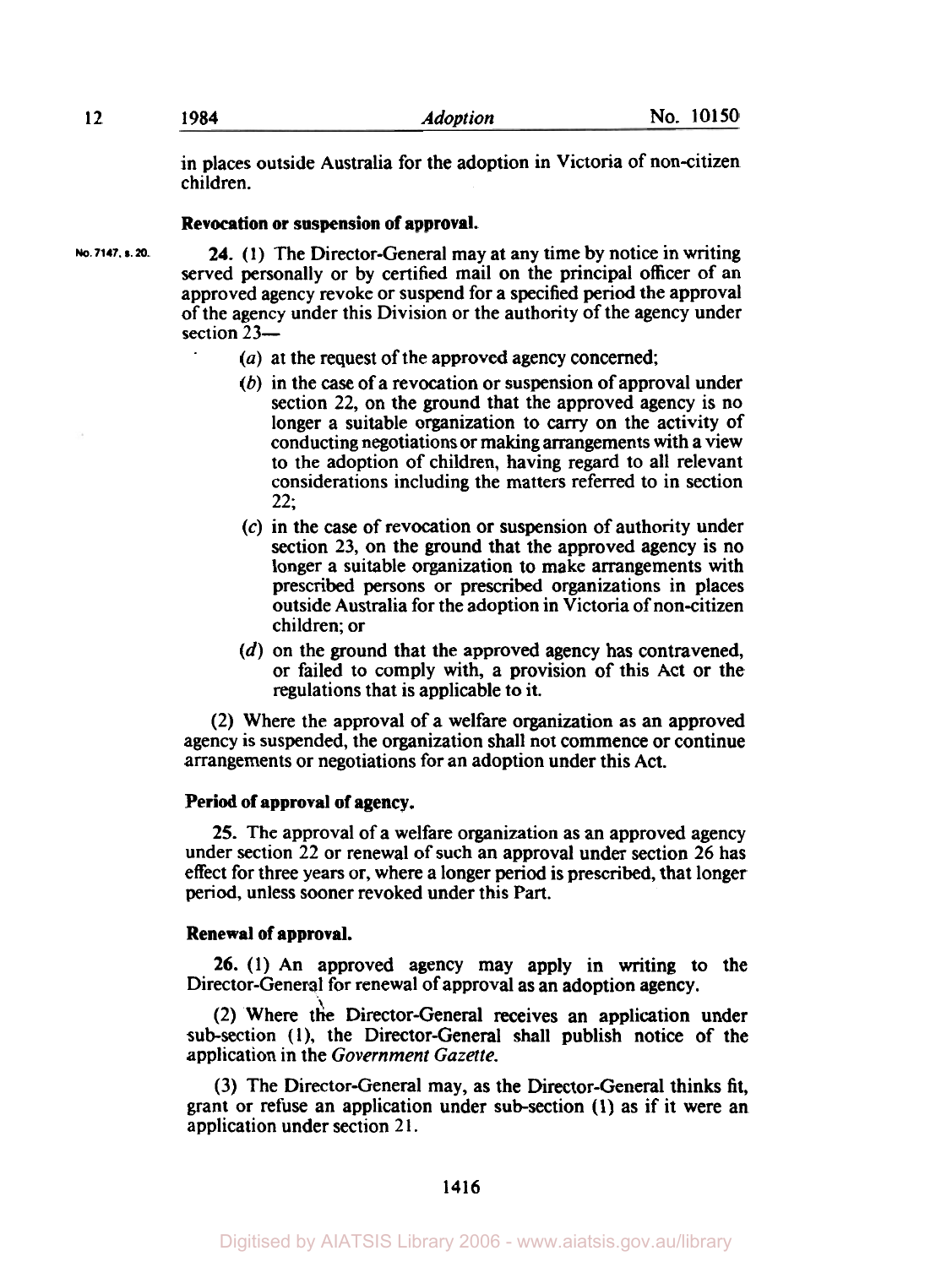#### **Effect of cessation or suspension of approved agency.**

**27.** Where a welfare organization ceases to be an approved agency or the approval of a welfare organization as an approved agency is suspended-

- *(a)* all records and other documents held by it or under its control relating to the arrangement or negotiation of adoptions shall become the property of the Director-General or, with the approval of the Director-General where the welfare organization has entered into an agreement with an approved agency that the approved agency be the successor of the welfare organization, of that approved agency;
- *(b)* where the principal officer of the first-mentioned approved agency was, immediately before the cessation or suspension, the guardian of a child under this Act, the Director-General or principal officer of the approved agency that is the successor of the first-mentioned approved agency, as the case may be, becomes the guardian of that child upon the cessation or suspension; and
- (c) the arrangements or negotiations being undertaken by the first-mentioned approved agency immediately before the cessation or suspension shall be continued by the Director-General or principal officer of the approved agency that is the successor of the first-mentioned approved agency, as the case may be.

### **Effect of revocation or suspension of authority under section 23.**

revoked **or** suspended-**28.** Where the authority of an approved agency under section 23 is

- *(a)* all records and other documents held **by** it or under its control relating to arrangements for the adoption of non-citizen children shall become the property of the Director-General or, Director-General where the welfare organization has entered into an agreement with an approved agency that the approved agency be the successor of the welfare organization, of that approved agency; and
- *(b)* any such arrangements being undertaken by the first-mentioned approved agency immediately before the revocation or suspension shall be continued by the Director-General or principal officer of the approved agency that is the successor of the first-mentioned approved agency, as the *case* may be.

# **Ending of suspension of approval or authority.**

*29.* Upon the expiration of the period of suspension of the approval of a welfare organization as an approved agency or of the authority under section  $2\overline{3}$  of an approved agency-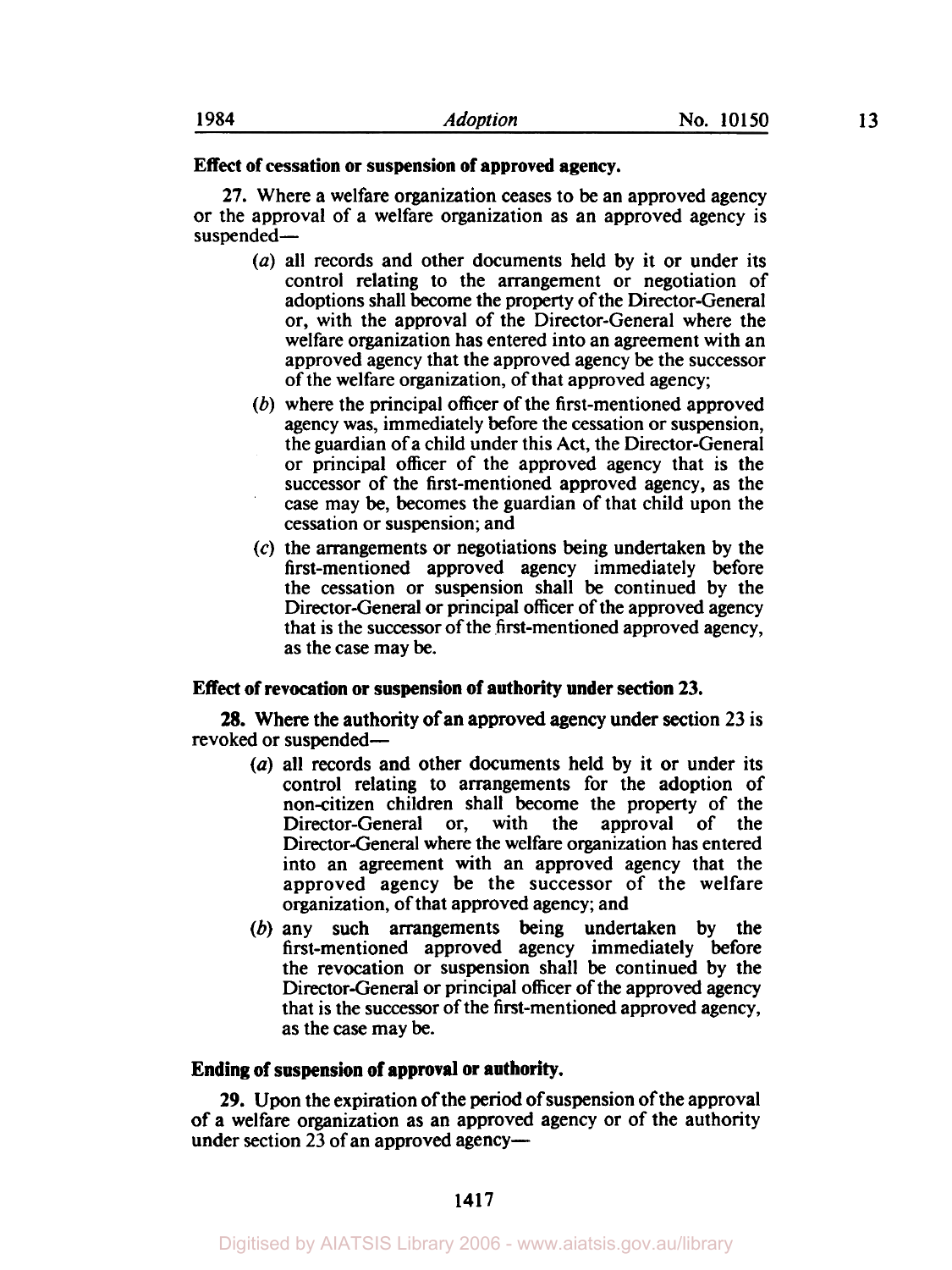- *(a)* the Director-General may, return to the approved agency such documents and records as, by reason of section 27 *(a),* became the property of the Director-General upon the suspension; and
- (b) the Director-General may, authorize the approved agency to continue such arrangements and negotiations being undertaken by the Director-General as the Director-General thinks fit, being arrangements or negotiations that, but for the suspension, would have been camed on by the approved agency.

## Notice of approval **to be** published in *Government Gazette.*

**No. 7147. S. 21.** 

30. **(1)** Notice of the approval or renewal of the approval of any welfare organization as an approved agency under this Division and of the revocation or suspension of any such approval shall be published in the *Government Gazette.* 

(2) Each such notice shall specify the address of the principal officer of the welfare organization concerned and the full name of the principal officer and deputy principal officer (if any) of the organization.

#### **Acts** of principal officer deemed acts of approved agency.

**No. 7147. S.** *22.* 

**31.** Anything done by the principal officer or deputy principal officer of an approved agency or with his approval shall be deemed to be done by the approved agency.

## **Duties** of Director-General and approved agencies.

**32.** In all matters relating to the exercise of powers and the performance of duties under this Act, the Director-General and the principal officer of an approved agency shall have regard to adoption as a service for the child.

## Division 3-Consents **to** Adoptions

#### Consents **required to** adoptions.

for the adoption of a child unless the Court is satisfied-**No. 7147. S. 23.** 33. (I) Subject to this Division, the Court shall not make an order

- $(a)$  that-
	- (i) consent (not being a consent that has been revoked) to the adoption has been given in accordance with this Division by the appropriate person or persons ascertained in accordance with this section; and
	- (ii) the requirements of section **35** were complied with; or
- $(b)$  that there is not an appropriate person within the meaning of this section to give consent to the adoption.

**1418**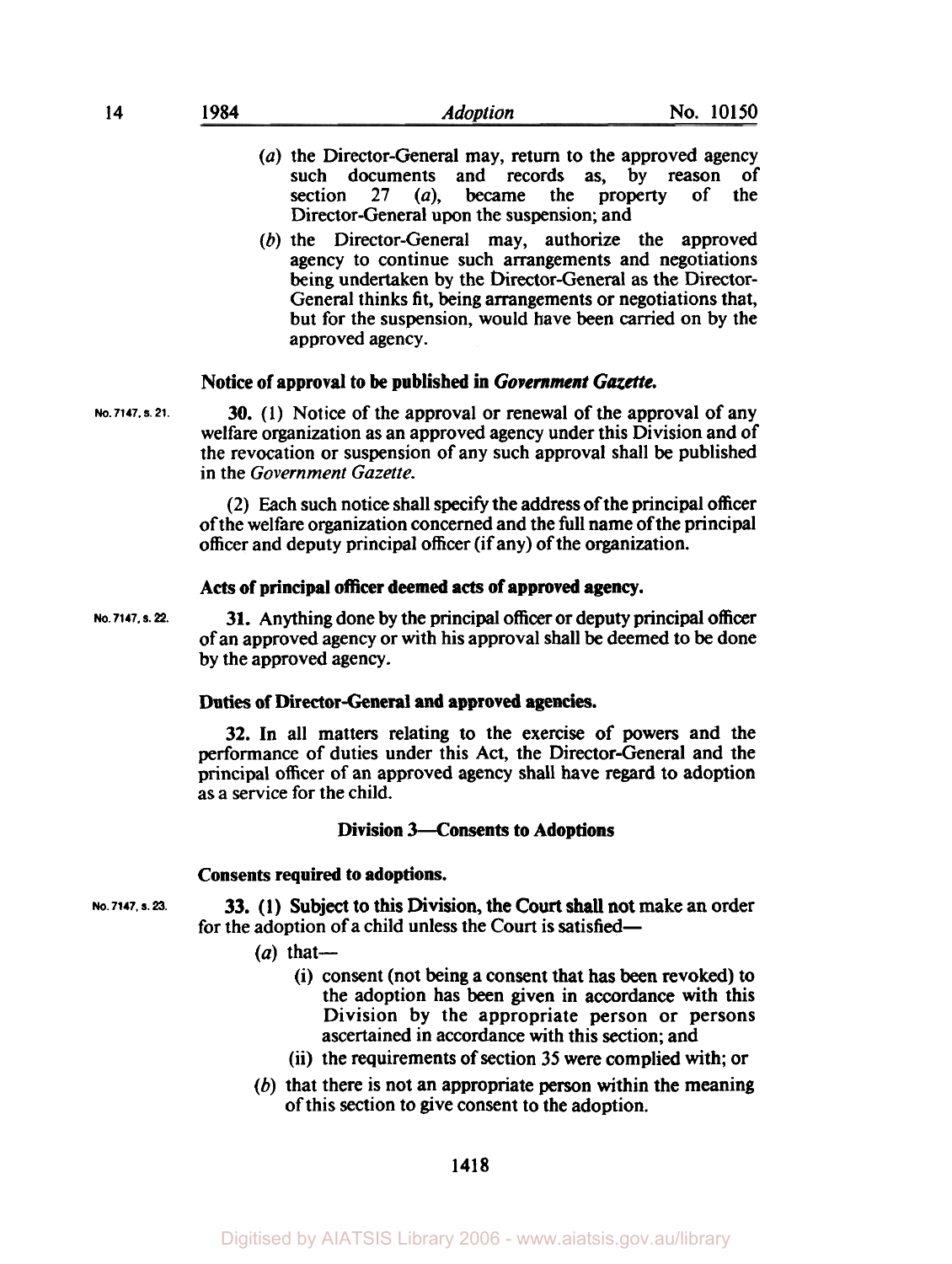(2) In the case of a child whose parents were married to each other at the time of its birth or at or after the time of its conception but before its birth and who has not previously been adopted, the appropriate persons are every person who is the mother or the father of the child.

(3) In the *case* of a child whose parents were not **so** married to each other and who has not previously been adopted, the appropriate persons are every person who is the mother of the child or a man-

- *(a)* whose name is entered in the entry relating to the child in a register of births (whether in Victoria or in a place outside Victoria) as the father of the child;
- (b) who is declared to be the father of the child under a declaration of paternity in force under section **10** of the *Status of Children Act* **1974,** being a declaration a copy of which is filed under section **9** (3) of that Act in the office of the Government Statist;
- **(c)** against whom an order has been made under section 10 or 12 of the *Maintenance* Act **1965** in respect of the child, being an order a copy of which is filed in the office of the Government Statist under section **9** (3) of the *Status of Children Act* **1974;**
- **(d)** who is named in an instrument filed in the office of the Government Statist under section **9 (1)** of the *Status of Children Act* **1974** that acknowledges that he is the father of the child; or
- *(e)* who has lodged with the Director-General or with the approved agency by which the arrangements for the adoption are being made evidence that-
	- (i) an order has been made outside Victoria that, under section 8 *(5)* of the *Status of Children Act* **1974** is *prima facie* evidence that he is the father of the child;
	- (ii) he is, or has at any time, been liable, under an order of the Family Court of Australia for the maintenance of the child; or
	- (iii) he has at any time, under an order of the Family Court of Australia, been granted access to or custody or guardianship of the child.

**(4)** Where there is evidence that a man is not the father of a child, that man is not, by reason only of paragraph *(e)* of sub-section **(3),** an appropriate person for the purposes of that sub-section in the case of that child.

*(5)* In the *case* of **a** child who has previously been adopted, the appropriate persons are every person who is an adoptive parent of the child.

**(6)** In the *case* of a child who is a non-citizen child, the appropriate person is the person who, under the *Immigration (Guardianship of Children) Act* **1946** of the Commonwealth **as** amended and in force for